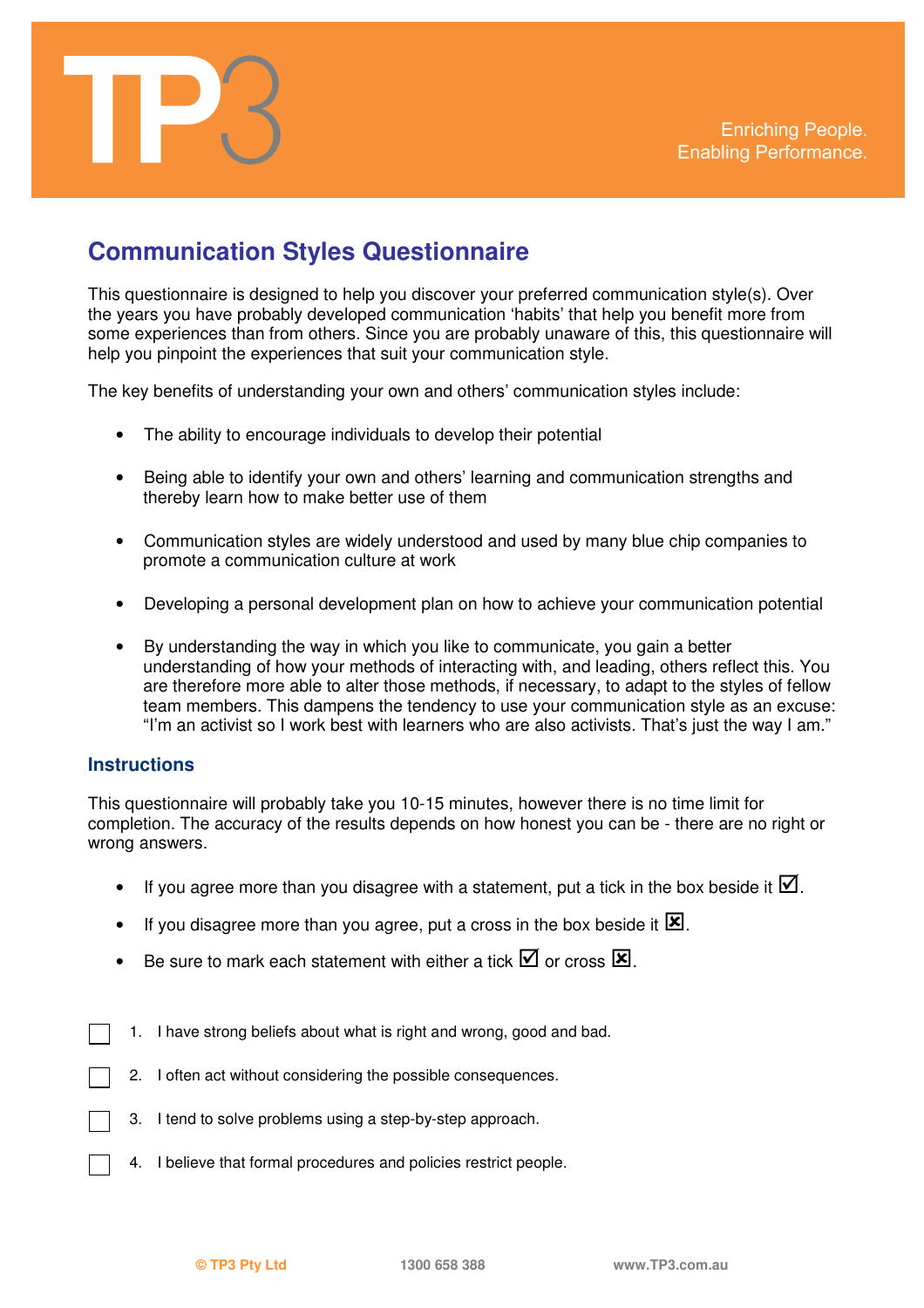### **Enriching People. Enabling Performance.**

5. I have a reputation for saying what I think, simply and directly. 6. I often find that actions based on feelings are as sound as those based on careful thought and analysis. 7. I like the sort of work where I have time for thorough preparation and implementation. 8. I regularly question people about their basic assumptions. 9. What matters most is whether something works in practice. 10. I actively seek out new experiences. 11. When I hear about a new idea or approach I immediately start working out how to apply it in practice. 12. I am keen on self discipline such as watching my diet, taking regular exercise, sticking to a fixed routine, etc. 13. I take pride in doing a thorough job. 14. I get on best with logical, analytical people and less well with spontaneous 'irrational' people. 15. I take care over the interpretation of data available to me and avoid jumping to conclusions. 16. I like to reach a decision carefully after weighing up many alternatives. 17. I'm attracted more to novel, unusual ideas than to practical ones. 18. I don't like disorganised things and prefer to fit things into a coherent pattern. 19. I accept and stick to laid down procedures and policies as long as I regard them as an efficient way of getting the job done. 20. I like to relate my actions to a general principle. 21. In discussions I like to get straight to the point. 22. I tend to have distant, rather formal, relationships with people at work. 23. I thrive on the challenge of tackling something new and different. 24. I enjoy fun-loving, spontaneous people. 25. I pay meticulous attention to detail before coming to a conclusion.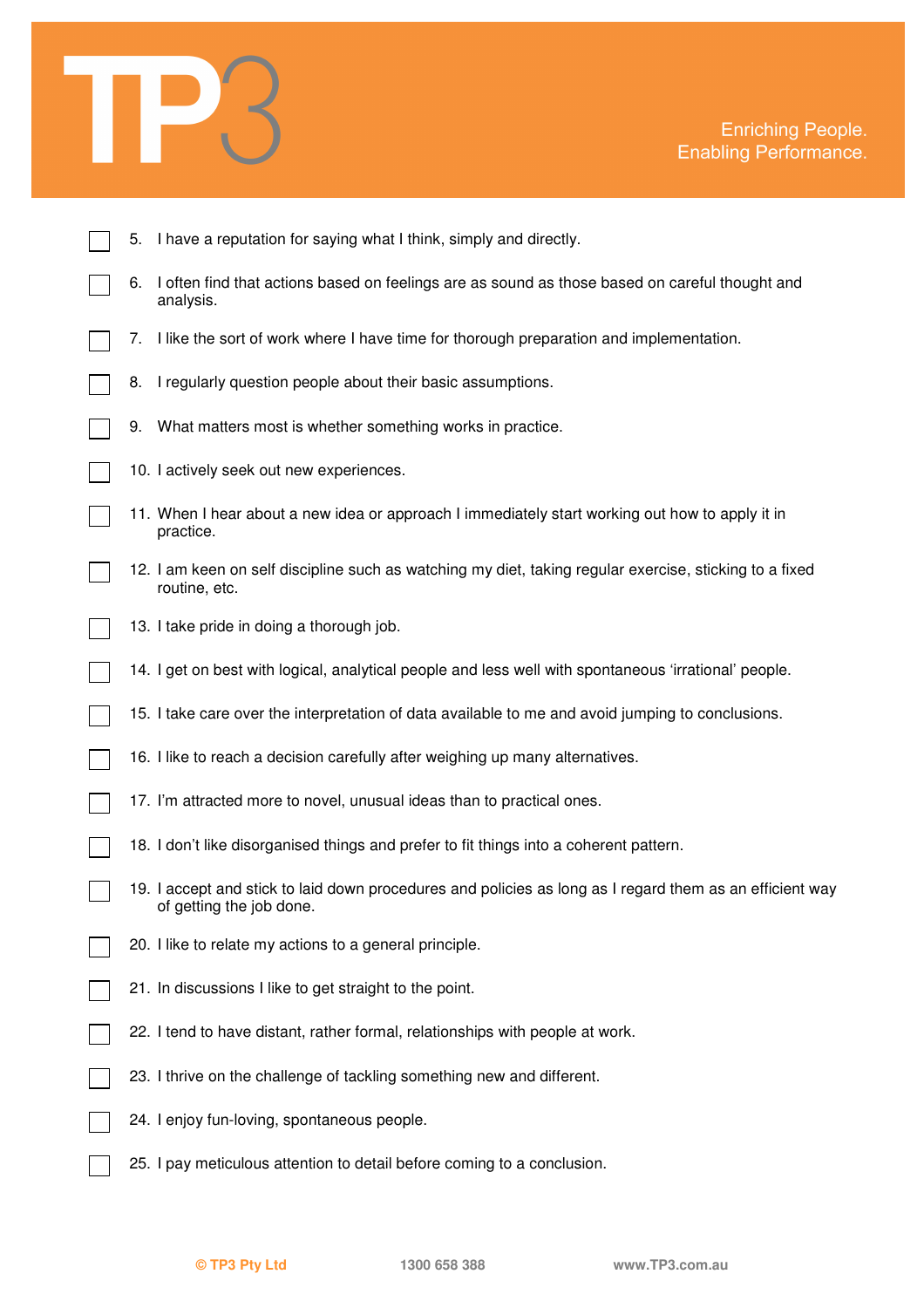- 26. I find it difficult to produce ideas on impulse.
- 27. I believe in coming to the point immediately.
- 28. I am careful not to jump to conclusions too quickly.
- 29. I prefer to have as many sources of information as possible the more data to think over the better.
- 30. Flippant people who don't take things seriously enough usually irritate me.
- 31. I listen to other people's points of view before putting my own forward.
- 32. I tend to be open about how I'm feeling.
- 33. In discussions I enjoy watching the manoeuvrings of the other participants.
- 34. I prefer to respond to events on a spontaneous, flexible basis rather than plan things out in advance.
- 35. I tend to be attracted to techniques such as network analysis, flow charts, branching programs, contingency planning, etc.
- 36. It worries me if I have to rush a piece of work to meet a tight deadline.
- 37. I tend to judge people's ideas on their practical merits.
- 38. Quite, thoughtful people tend to make me feel uneasy.
- 39. I often get irritated by people who want to rush things.
- 40. It is more important to enjoy the present moment than to think about the past or future.
- 41. I think that decisions based on a thorough analysis of all the information are sounder than those based on intuition.
- 42. I tend to be a perfectionist.
- 43. In discussions I usually produce lots of spontaneous ideas.
- 44. In meetings I put forward practical, realistic ideas.
- 45. More often than not, rules are there to be broken.
- 46. I prefer to stand back from a situation and consider all the perspectives.
- 47. I can often see inconsistencies and weaknesses in other people's arguments.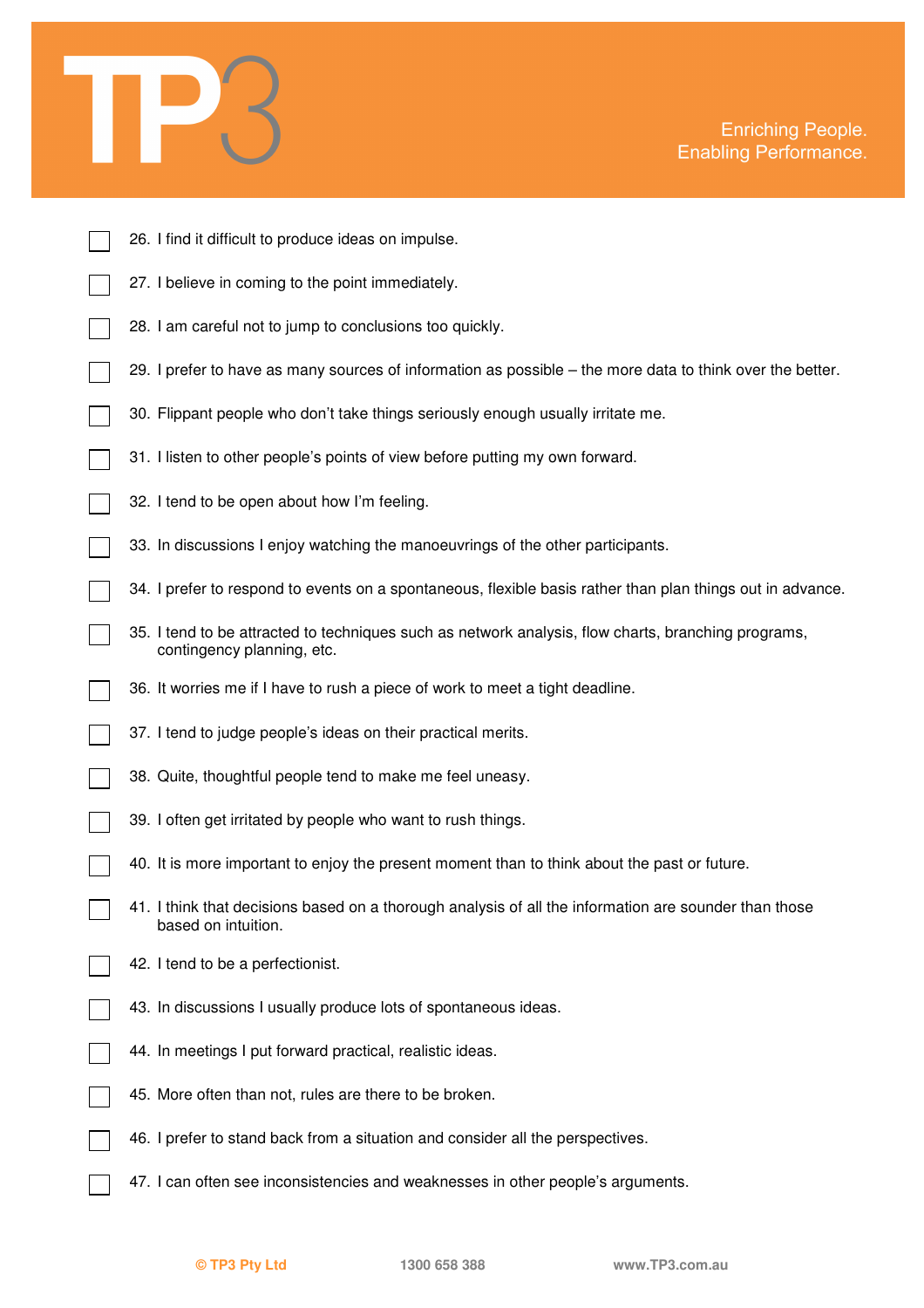#### **Enriching People. Enabling Performance.**

- 48. On balance, I talk more than I listen.
- 49. I can often see better, more practical ways to get things done.
- 50. I think written reports should be short and to the point.
- 51. I believe that rational, logical thinking should win the day.
- 52. I tend to discuss specific things with people rather than engaging in social discussion.
- 53. I like people who approach things realistically rather than theoretically.
- 54. In discussions I get impatient with irrelevancies and digressions.
- 55. If I have a report to write, I tend to produce lots of drafts before settling on the final version.
- 56. I am keen to try things out to see if they work in practice.
- 57. I am keen to reach answers via a logical approach.
- 58. I enjoy being the one that talks a lot.
- 59. In discussions I often find I am the realist, keeping people to the point and avoiding wild speculations.
- 60. I like to ponder many alternatives before making up my mind.
- 61. In discussions with people I often find I am the most dispassionate and objective.
- 62. In discussions I'm more likely to adopt a 'low profile' than to take the lead and do most of the talking.
- 63. I like to be able to relate current actions to a longer term bigger picture.
- 64. When things go wrong I am happy to shrug it off and 'put it down to experience'.
- 65. I tend to reject wild, spontaneous ideas as being impractical.
- 66. It's best to think carefully before taking action.
- 67. On balance I do the listening rather than the talking.
- 68. I tend to be tough on people who find it difficult to adopt a logical approach.
- 69. Most times I believe the end justifies the means.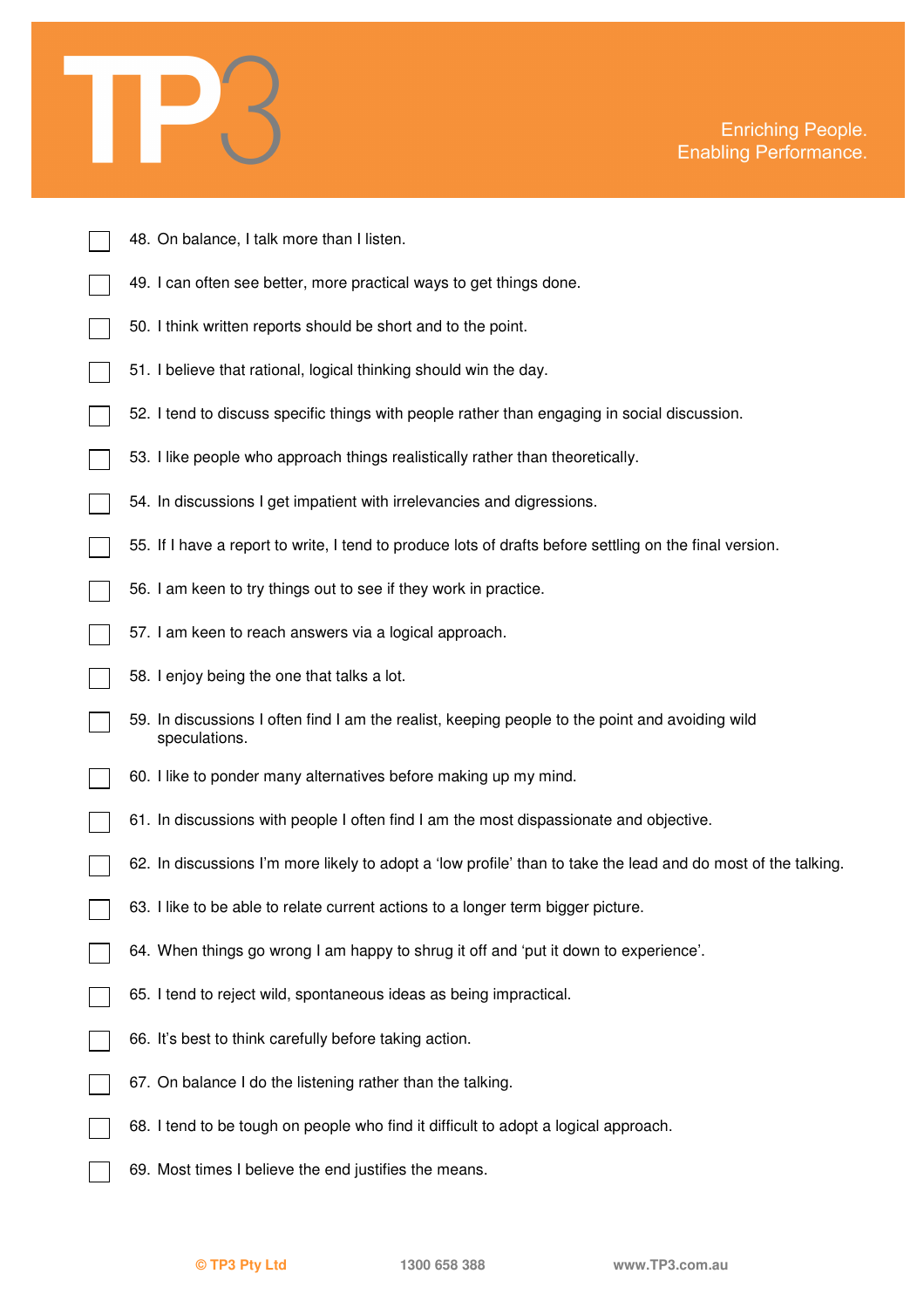- 70. I don't mind hurting people's feelings so long as the job gets done.
- 71. I find the formality of having specific objectives and plans stifling.
- 72. I'm usually one of the people who puts life into a party.
- 73. I do whatever is expedient to get the job done.
- 74. I quickly get bored with methodical, detailed work.
- 75. I am keen on exploring the basic assumptions, principles and theories underpinning things and events.
- 76. I'm always interested to find out what people think.
- 77. I like meetings to be run on methodical lines, sticking to a set agenda, etc.
- 78. I steer clear of subjective or ambiguous topics.
- 79. I enjoy the drama and excitement of a crisis situation.
- 80. People often find me insensitive to their feelings.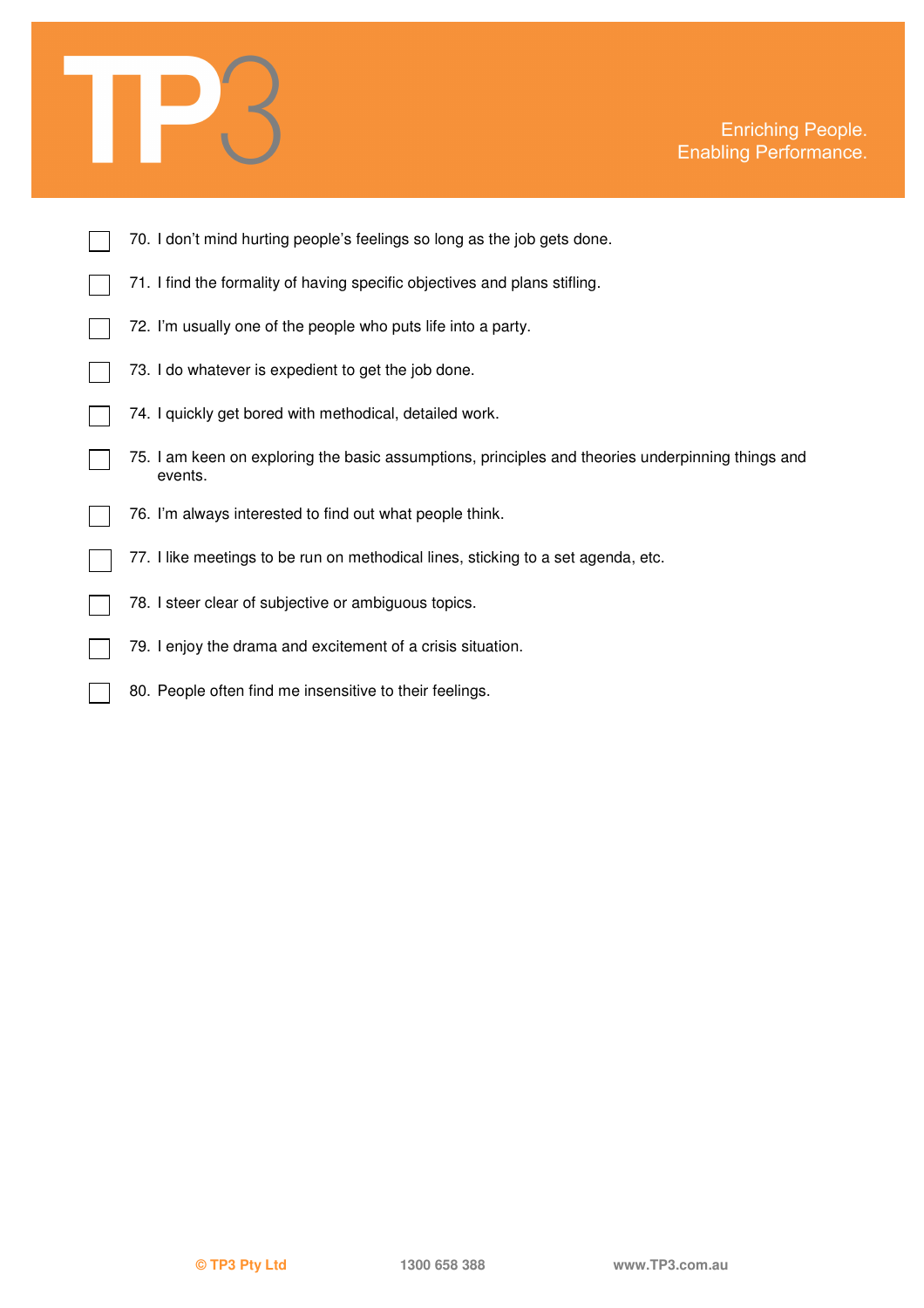

# Questionnaire Scoring

# Step 1:

- Indicate the questions you ticked on the lists below. For example, if you ticked Question 1, circle the number 1 in the first row.
- Add up the total number of circles you have in each column. (Each statement you ticked  $\boxtimes$ is worth 1 point - there are no points for items you crossed  $\overline{\mathbf{E}}$ .)

| $\boldsymbol{2}$        | $\boldsymbol{7}$ | $\mathbf{1}$ | 5      |
|-------------------------|------------------|--------------|--------|
| $\overline{\mathbf{4}}$ | $13\,$           | 3            | 9      |
| $\,6$                   | 15               | 8            | 11     |
| 10                      | 16               | 12           | 19     |
| 17                      | 25               | 14           | 21     |
| 23                      | 28               | 18           | 27     |
| 24                      | 29               | 20           | 35     |
| 32                      | 31               | 22           | 37     |
| 34                      | 33               | 26           | 44     |
| 38                      | 36               | 30           | 49     |
| 40                      | 39               | 42           | 50     |
| 43                      | 41               | 47           | 53     |
| 45                      | 46               | 51           | 54     |
| 48                      | 52               | 57           | 56     |
| 58                      | 55               | 61           | 59     |
| 64                      | 60               | 63           | 65     |
| 71                      | 62               | 68           | 69     |
| 72                      | 66               | 75           | 70     |
| 74                      | 67               | $77 \,$      | $73\,$ |
| 79                      | 76               | 78           | 80     |
|                         |                  |              |        |

**Total Number of Circles** 

| <b>Activist</b> | <b>Reflector</b> | <b>Theorist</b> | Pragmatist |
|-----------------|------------------|-----------------|------------|
|                 |                  |                 |            |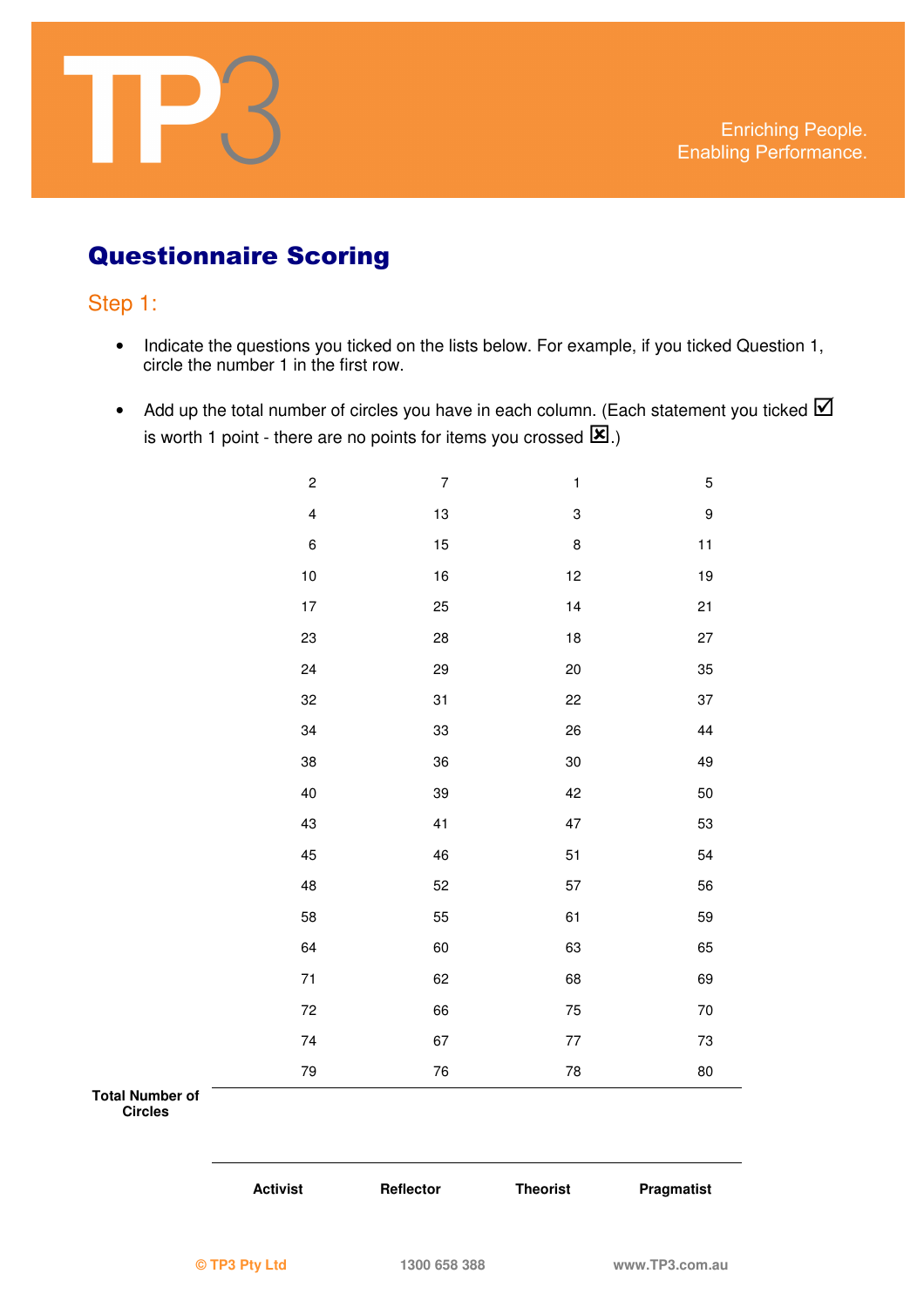# Step 2

P.

- Circle the total scores for each of your columns above on the chart below.
- Draw a line to join the scores together.
- Review the descriptions for each communication style in Step 3.

| <b>Activist</b>  | Reflector                 | <b>Theorist</b>           | Pragmatist                |                        |
|------------------|---------------------------|---------------------------|---------------------------|------------------------|
| $20\,$           | 20                        | 20                        | 20                        |                        |
| 19               |                           |                           |                           |                        |
| 18               |                           | 19                        | 19                        |                        |
| 17               | 19                        | 18                        |                           | Very strong preference |
| 16               |                           |                           | 18                        |                        |
| 15               |                           | $17\,$                    |                           |                        |
| 14               |                           |                           |                           |                        |
| 13               | 18                        | 16                        | 17                        |                        |
| 12               | 17                        | 15                        | 16                        |                        |
|                  | 16                        |                           |                           | Strong preference      |
| 11               | 15                        | 14                        | 15                        |                        |
| $10$             | 14                        | 13                        | 14                        |                        |
| $\boldsymbol{9}$ | 13                        | 12                        | 13                        | Moderate preference    |
| 8                |                           |                           |                           |                        |
| $\boldsymbol{7}$ | 12                        | 11                        | 12                        |                        |
| $\,6\,$          | 11                        | $10$                      | 11                        |                        |
| $\overline{5}$   | $10$                      | $\boldsymbol{9}$          | $10$                      | Low preference         |
| $\overline{4}$   | $\boldsymbol{9}$          | $\bf 8$                   | $\boldsymbol{9}$          |                        |
| $\mathsf 3$      | $\,8\,$                   | $\overline{7}$            | $\bf 8$                   |                        |
|                  | $\boldsymbol{7}$          | $\,6\,$                   | $\overline{7}$            |                        |
|                  | $\,6\,$                   | $\mathbf 5$               | $\,6\,$                   |                        |
| $\overline{c}$   | $\overline{5}$            | $\overline{4}$            | $\mathbf 5$               |                        |
|                  | $\overline{4}$            | $\overline{\mathbf{4}}$   | $\overline{4}$            |                        |
| $\mathbf{1}$     | $\ensuremath{\mathsf{3}}$ | $\ensuremath{\mathsf{3}}$ | $\ensuremath{\mathsf{3}}$ | Very low preference    |
|                  | $\boldsymbol{2}$          | $\overline{c}$            | $\boldsymbol{2}$          |                        |
|                  | $\mathbf{1}$              | $\mathbf{1}$              | $\mathbf{1}$              |                        |
| $\pmb{0}$        | $\pmb{0}$                 | $\pmb{0}$                 | $\pmb{0}$                 |                        |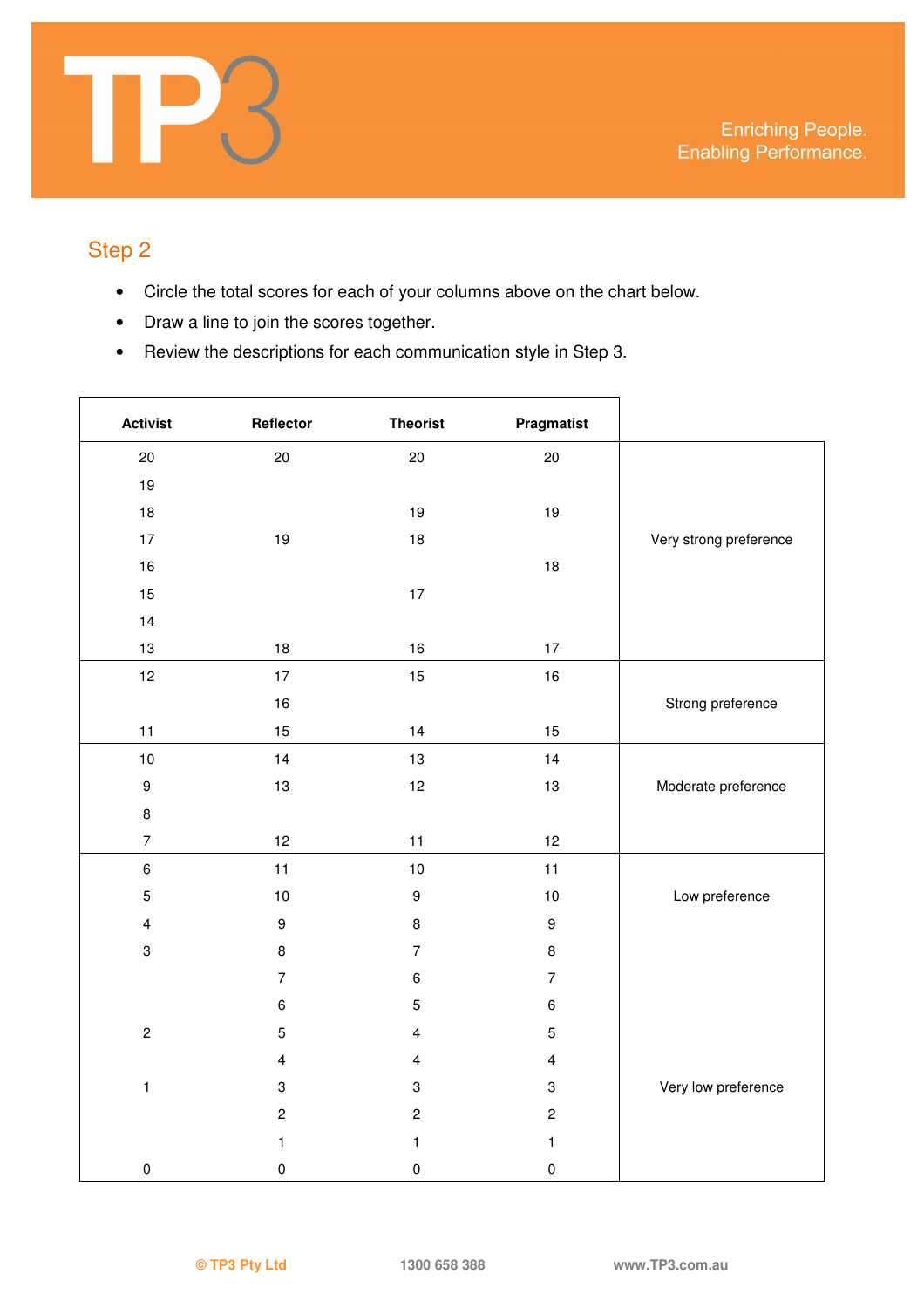

# Step 3: Analysis of Communication Styles

## **General Indicators and Descriptions**

| <b>Activists</b>                                                             | <b>Pragmatists</b>                                                           | <b>Theorists</b>                                                                                                               | <b>Reflectors</b>                                                              |  |
|------------------------------------------------------------------------------|------------------------------------------------------------------------------|--------------------------------------------------------------------------------------------------------------------------------|--------------------------------------------------------------------------------|--|
| Like to roll their<br>sleeves up, get 'stuck<br>in' and learn as they<br>go. | Want to know how to<br>apply what they are<br>learning in the real<br>world. | Learn well from<br>concepts and<br>models.<br>Prefer to have a                                                                 | Prefer to observe<br>others doing<br>something before<br>trying it themselves. |  |
| Prefer to learn by<br>doing, to work things<br>out on the fly.               | Interested in what<br>works, what gives<br>results.                          | conceptual<br>framework to make<br>sense of new<br>information.<br>Think about what<br>they are learning in<br>abstract terms. | Like to absorb<br>information and think<br>about it.                           |  |
| Enjoy trying new<br>things, welcome new<br>experiences.                      |                                                                              |                                                                                                                                | Like to think about<br>what they're learning.                                  |  |

## **Activists**

Activists involve themselves fully and without bias in new experiences. They enjoy the here and now and are happy to be dominated by immediate experiences. They are open-minded, not sceptical, and this tends to make them enthusiastic about anything new. Their philosophy is: "I'll try anything once".

They tend to act first and consider the consequences afterwards. Their days are filled with activity. They tackle problems by brainstorming. As soon as the excitement from one activity has died down they are busy looking for the next.

They tend to thrive on the challenge of new experiences but are bored with implementation and longer term consolidation. They are gregarious people, constantly involving themselves with others but, in doing so, they seek to centre all activities around themselves.

## **Pragmatists**

Pragmatists are keen on trying out ideas, theories and techniques to see if they work in practice. They positively search out new ideas and take the first opportunity to experiment with applications.

They are the sort of people who return from courses brimming with new ideas that they want to try out in practice. They like to get on with things and act quickly and confidently on ideas that attract them.

They tend to be impatient with ruminating and open-ended discussions. They are essentially practical, down-to-earth people who like making practical decisions and solving problems. They respond to problems and opportunities as 'a challenge'. Their philosophy is: "There is always a better way" and "If it works, it's good".